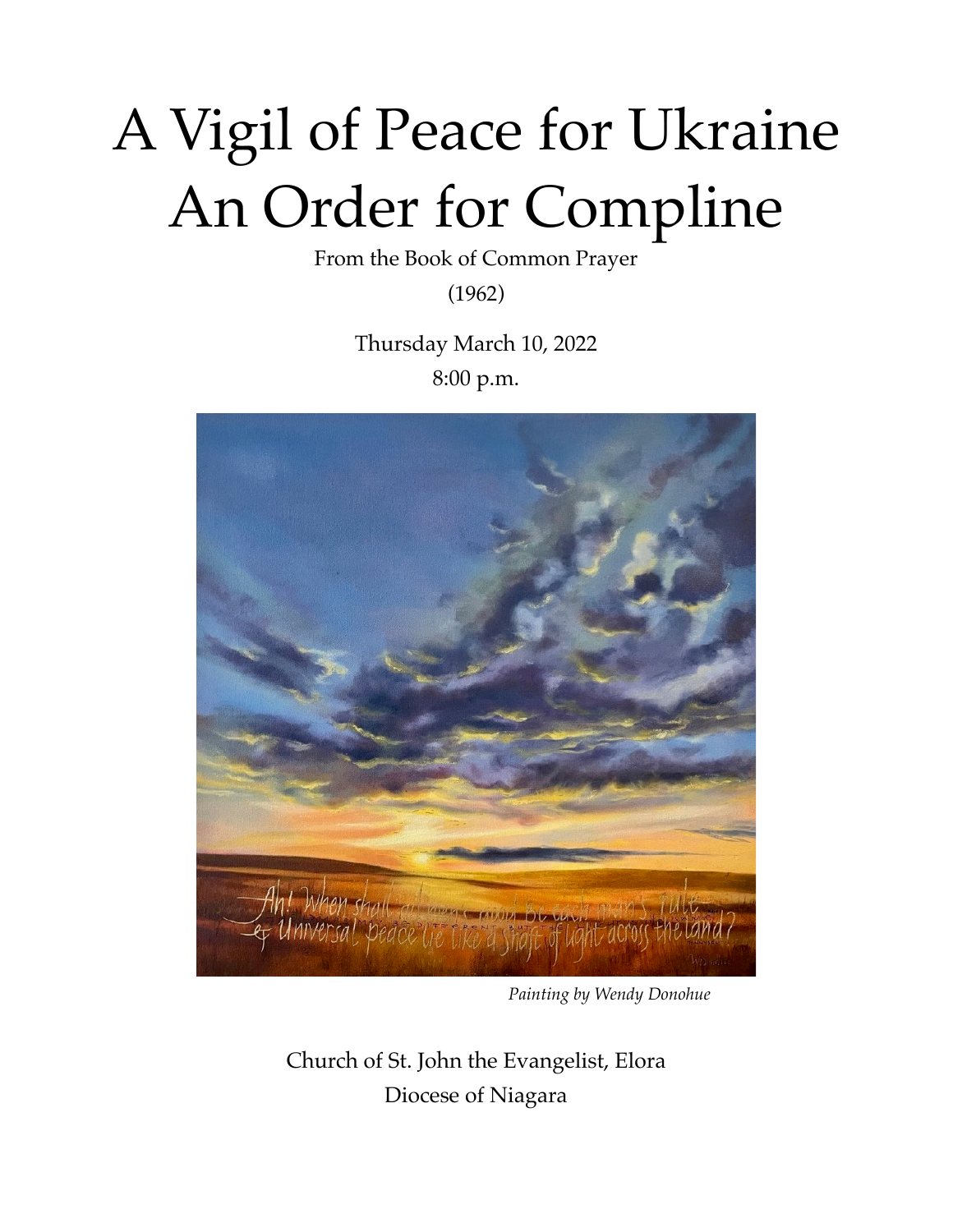St. John's church sits on the traditional unceded territories of the Attawandaron, Mississauga, and Haudenosaunee First Nations. These lands are covered by the Between the Lakes Treaty and the Haldemand land grant. These lands are also part of The Dish With One Spoon Treaty, all subsequent newcomers have been invited into this treaty in the spirit of peace, friendship and respect. Today this land is home to many diverse Inuit, Metis and First Nations peoples.

The painting on the front cover is by Elora artist Wendy Donohue and it is on temporary loan for display at the St. John's Parish Centre.

The text of the quotations on the bottom of the painting:

"Ah, when shall all men's good be each man's rule, and Universal Peace lie like a shaft of light across the land?" *Tennyson*

"The lamps may be different, but the Light is the same." *Rumi*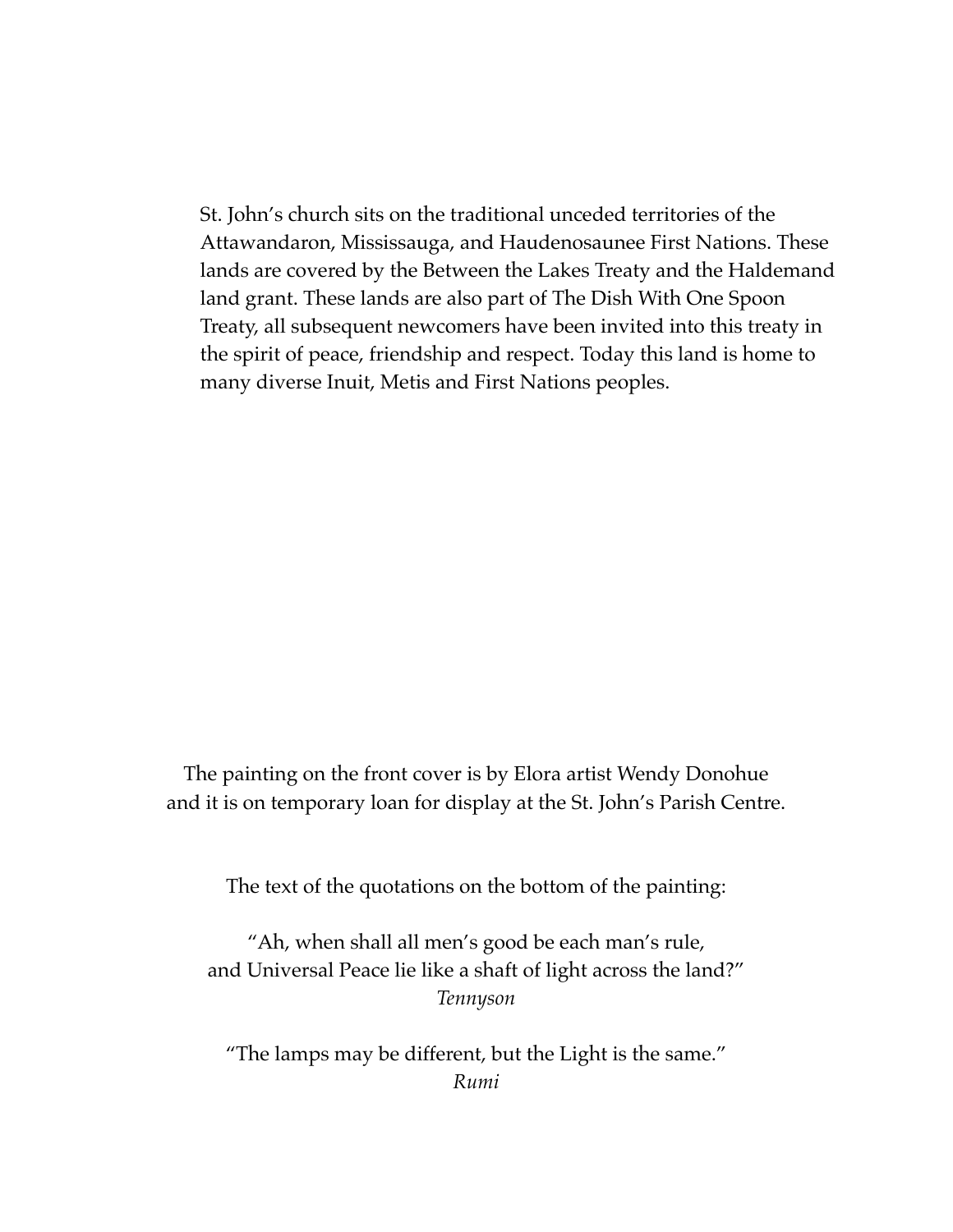## Notes and Introduction

Compline is the last office of the day, offered in contemplation by many communities or individuals before entering into sleep. This setting of the traditional Anglican service of Compline is based on work of Sarah E.A. MacDonald (currently Director of Music at Selwyn College, Cambridge) while she was Music Director at St. George's Round Church, Halifax, Nova Scotia. This setting was edited by Alexander Tilley in 2010, revised by Paul Halley in 2016 (Director of Music at King's College Chapel), and lastly revised in 2020 by Dr. Kate Helsen (Director of the Huron Chapel *Schola Cantorum.*) It is based on the the liturgy used at St John's Chapel, Huron University.

It is hoped that this Compline Service may become an entrance for you to enter the contemplative spirit so urgently needed in our world during this time in our world as we pray for and with the people of Ukraine.

This liturgy has an in-person congregation and is live-streamed from St. John's Church in Elora according to guidelines for ministry from the Diocese of Niagara (March 1). The liturgy is available on the St. John's Elora YouTube Channel for you to participate from home.

> *Face masks and physical distancing are required by all participants. Thank you*.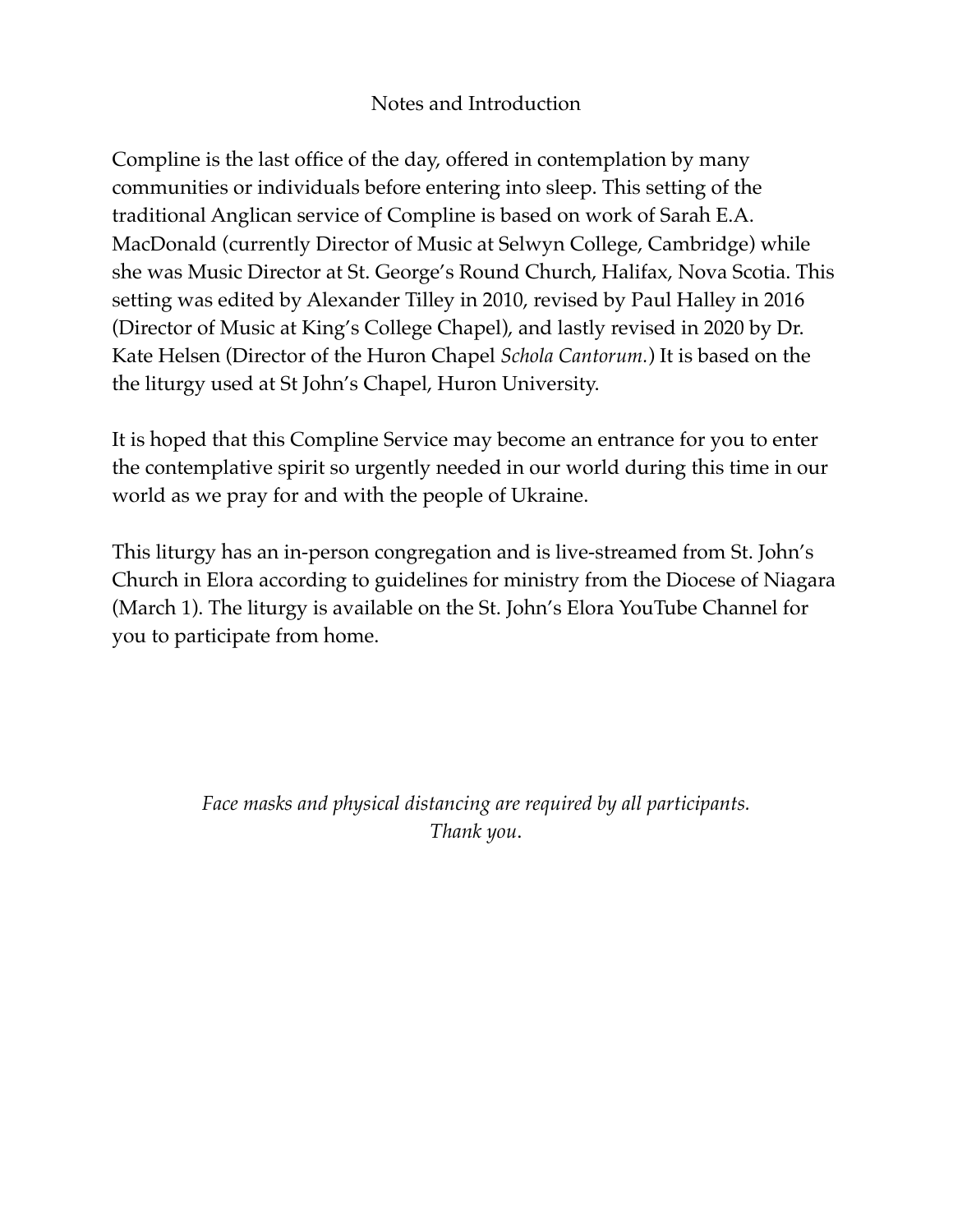Opening Sentences and Responses

| Cantor: | The Lord Almighty grant us a quiet night and a perfect end.    |
|---------|----------------------------------------------------------------|
| Choir:  | Amen.                                                          |
| Cantor: | O God, make speed to save us;                                  |
| Choir:  | O Lord, make haste to help us.                                 |
| Cantor: | Glory be to the Father, and to the Son, and to the Holy Ghost; |
| Choir:  | As it was in the beginning, is now, and ever shall be,         |
|         | world without end. Amen.                                       |
| Cantor: | Praise ye the Lord;                                            |
| Choir:  | The Lord's Name be praised.                                    |

# Psalm 31:1-6

| In thee, O Lord, have I put my trust;                          |
|----------------------------------------------------------------|
| let me never be put to confusion;                              |
| deliver me in thy righteousness.                               |
| Bow down thine ear to me;                                      |
| make haste to deliver me;                                      |
| And be thou my strong rock and house of defence,               |
| that thou mayest save me.                                      |
| For thou art my strong rock and my castle:                     |
| be thou also my guide, and lead me for thy Name's sake.        |
| Draw me out of the net that they have hidden for me;           |
| for thou art my strength.                                      |
| Into thy hands I commend my spirit;                            |
| for thou hast redeemed me, O Lord, thou God of truth.          |
| Glory be to the Father, and to the Son, and to the Holy Ghost; |
| As it was in the beginning, is now, and ever shall be,         |
| world without end. Amen.                                       |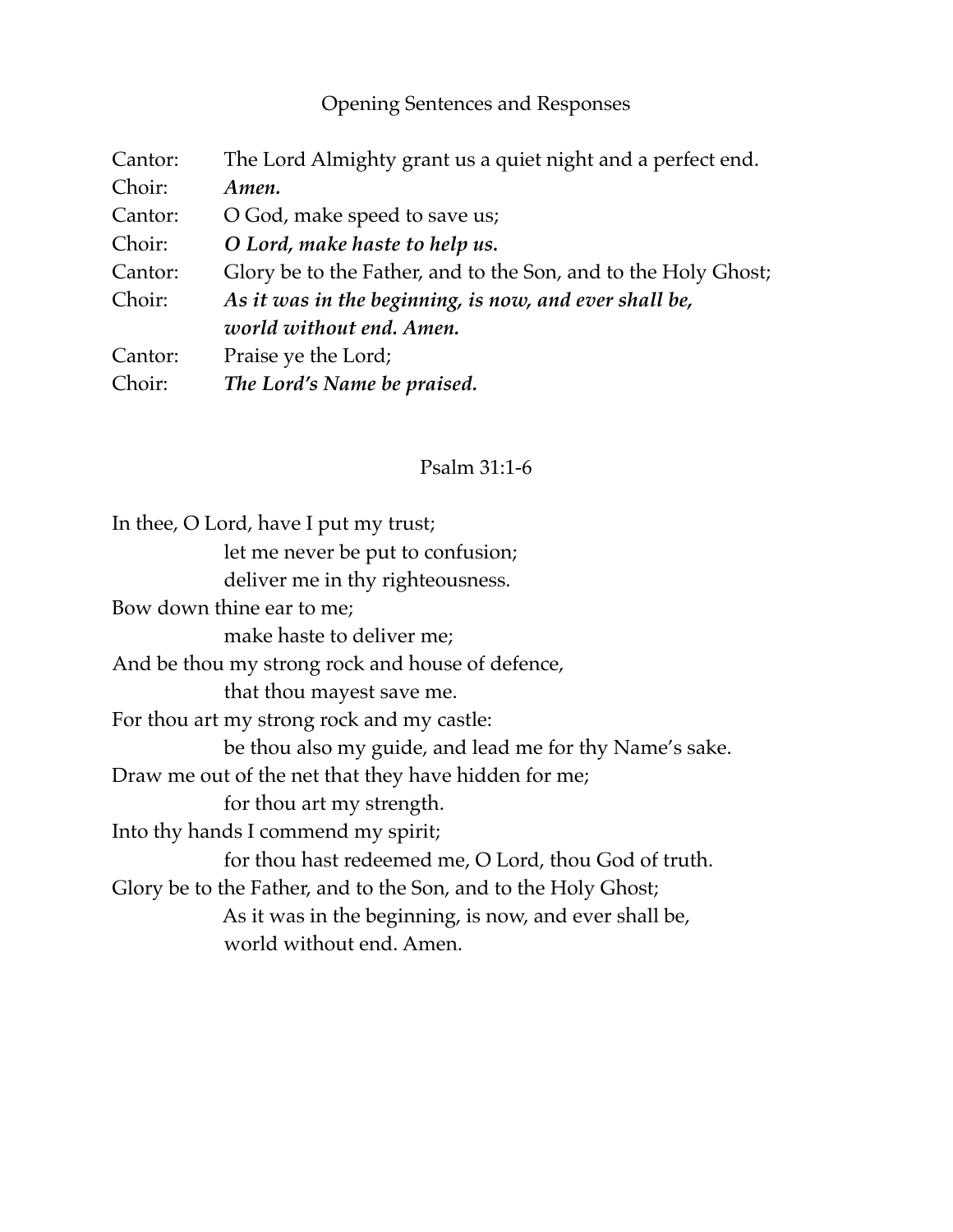Lesson

| Minister: Thou, O Lord, art in the midst of us, and we are called by thy Name. |
|--------------------------------------------------------------------------------|
| Leave us not, O Lord our God.                                                  |

*Jeremiah 14:9*

*All: Thanks be to God.*

## Respond

| Cantor: | Into thy hands, O Lord, I commend my spirit;                   |
|---------|----------------------------------------------------------------|
| Choir:  | Into thy hands, O Lord, I commend my spirit.                   |
| Cantor: | For thou hast redeemed me, O Lord, thou God of truth;          |
| Choir:  | I commend my spirit.                                           |
| Cantor: | Glory be to the Father, and to the Son, and to the Holy Ghost; |
| Choir:  | Into thy hands, O Lord, I commend my spirit.                   |

## Hymn

*Te Lucis ante terminum.* 

Before the ending of the day, Creator of the world, we pray That with thy wonted favour thou Wouldst be our guard and keeper now.

From all ill dreams defend our eyes, From nightly fears and fantasies; Tread under foot our ghostly foe, That no pollution we may know.

O Father, that we ask be done, Through Jesus Christ, thine only Son; Who, with the Holy Ghost and thee, Doth live and reign eternally. Amen.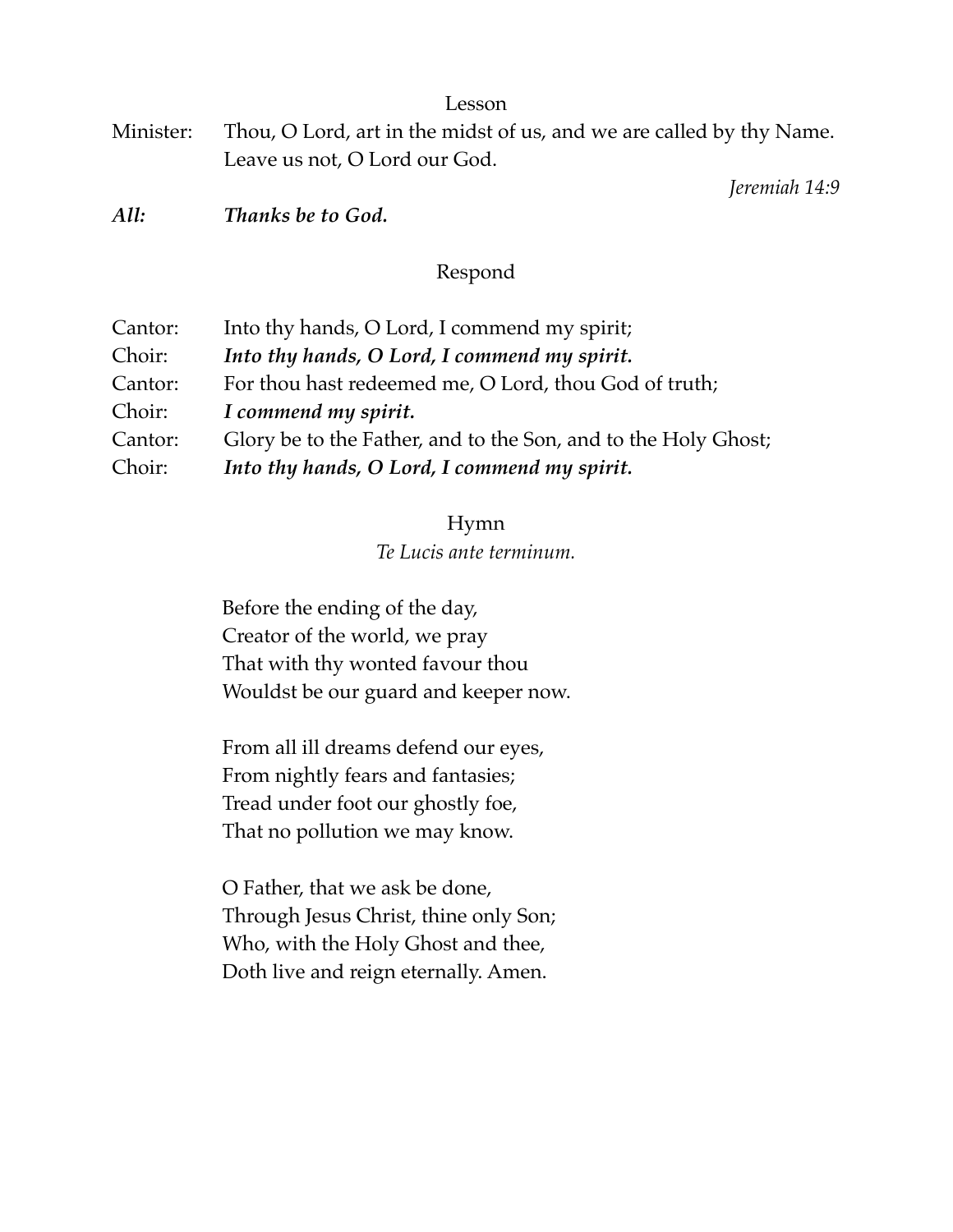| Cantor: | Keep us as the apple of an eye;        |
|---------|----------------------------------------|
| Choir:  | Hide us under the shadow of thy wings. |

Antiphon: Preserve us, O Lord, waking, and guard us sleeping, that awake we may watch with Christ, and asleep we may rest in peace.

#### Nunc Dimittis

Lord, now lettest thou thy servant depart in peace, according to thy word. For mine eyes have seen thy salvation, which thou hast prepared before the face of all people; To be a light to lighten the Gentiles, and to be the glory of thy people Israel.

Glory be to the Father, and to the Son, and to the Holy Ghost; As it was in the beginning, is now, and ever shall be, world without end. Amen

Antiphon: Preserve us, O Lord, waking, and guard us sleeping, that awake we may watch with Christ, and asleep we may rest in peace.

#### Apostle's Creed

Cantor: I believe in God the Father Almighty, Choir: *maker of heaven and earth: And in Jesus Christ his only Son our Lord, Who was conceived by the Holy Ghost, Born of the Virgin Mary, Suffered under Pontius Pilate, Was crucified, dead, and buried: He descended into hell; The third day he rose again from the dead; He ascended into heaven, And sitteth on the right hand of God the Father Almighty; From thence he shall come to judge the quick and the dead.*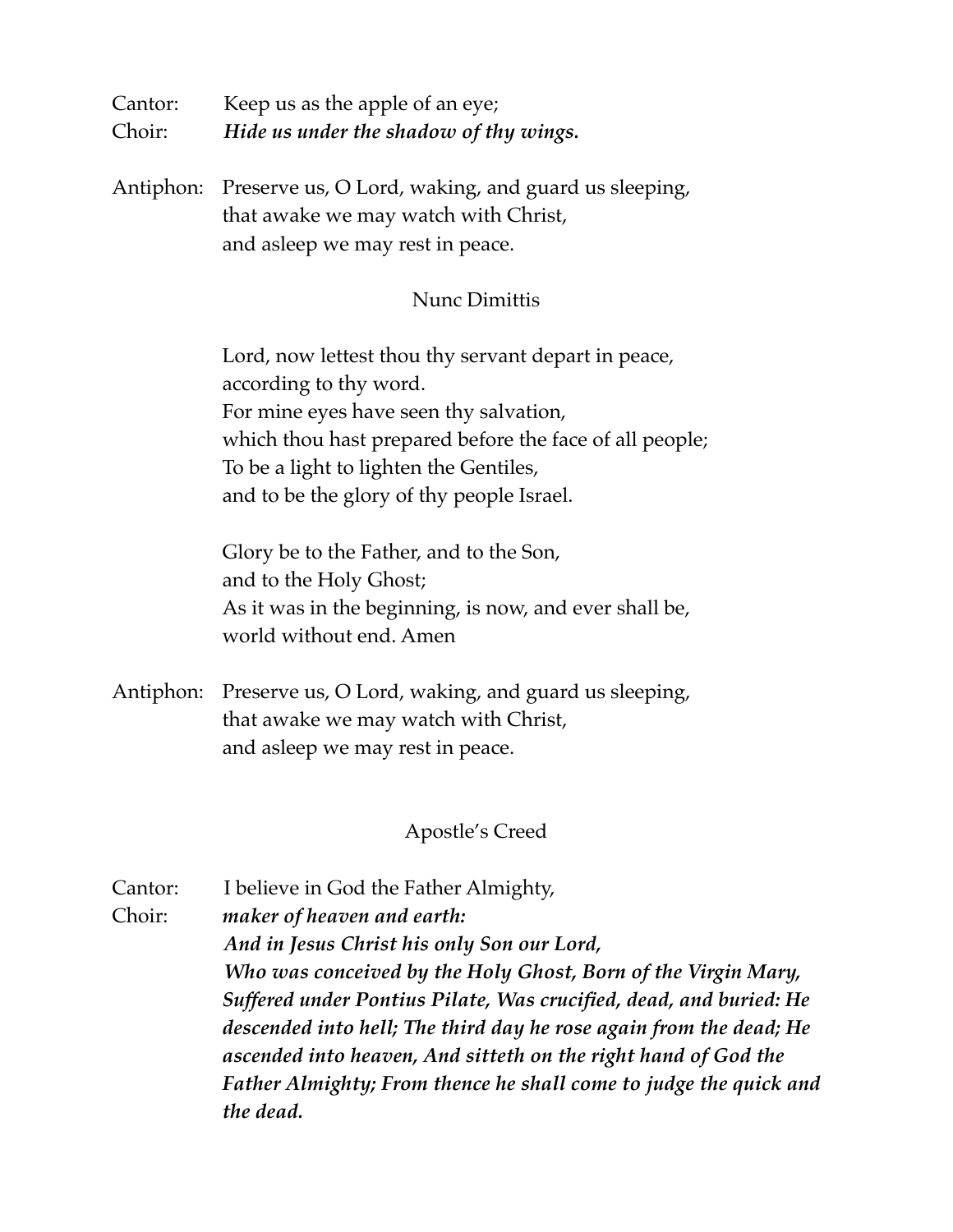*I believe in the Holy Ghost; The holy Catholic Church; The Communion of Saints; The Forgiveness of sins; The Resurrection of the body, And the Life everlasting. Amen.* 

Responses and Lord's Prayer

| Cantor:   | Let us pray.                                                          |
|-----------|-----------------------------------------------------------------------|
| Choir:    | Lord, have mercy upon us.                                             |
|           | Christ, have mercy upon us.                                           |
|           | Lord, have mercy upon us.                                             |
| Cantor:   | Our Father                                                            |
| Choir:    | who art in heaven, Hallowed be thy Name, Thy kingdom come, Thy        |
|           | will be done, on earth as it is in heaven. Give us this day our daily |
|           | bread; And forgive us our trespasses, As we forgive them that         |
|           | trespass against us; And lead us not into temptation, But deliver us  |
|           | from evil. Amen.                                                      |
| Minister: | Blessed art thou, Lord God of our fathers;                            |
| People:   | To be praised and glorified above all for ever.                       |
| Minister: | Let us bless the Father, the Son, and the Holy Ghost;                 |
| People:   | Let us praise him and magnify him for ever.                           |
| Minister: | Blessed art thou, O Lord, in the firmament of heaven;                 |
| People:   | To be praised and glorified above all for ever.                       |
| Minister: | The Almighty and most merciful Lord guard us                          |
|           | and give us his blessing.                                             |
| People:   | Amen.                                                                 |

#### Confession and Absolution

Minister: We confess to God Almighty, People: *the Father, the son, and the Holy Ghost, that we have sinned in thought, word, and deed, through our own grievous fault. Wherefore we pray God to have mercy upon us. Almighty God, have mercy upon us, forgive us all our sins and*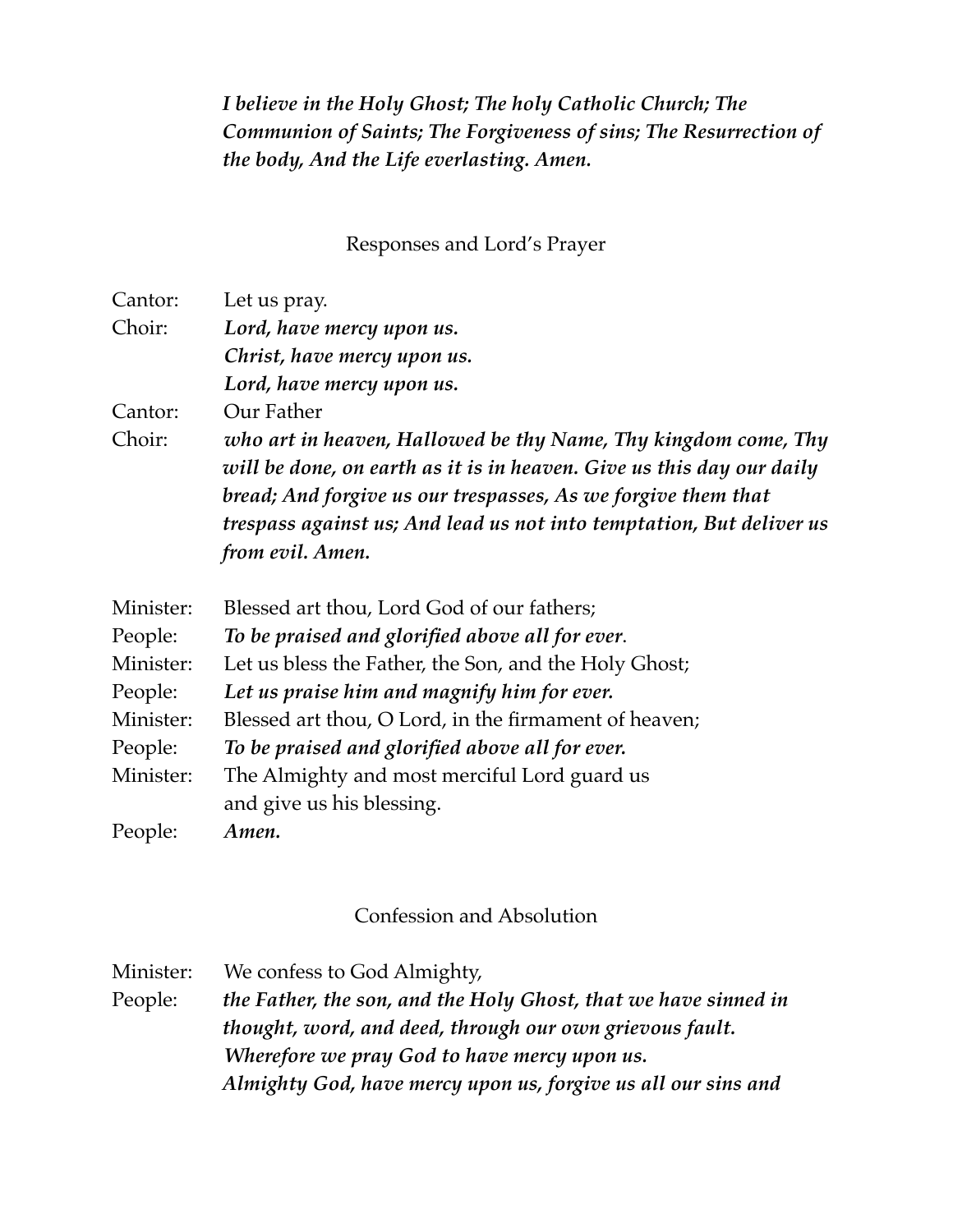## *deliver us from all evil, confirm and strengthen us in all goodness, and bring us to life everlasting; through Jesus Christ our Lord.*

Minister: May the Almighty and merciful Lord grant unto you pardon and remission of all your sins, time for amendment of life, and the grace and comfort of the Holy Spirit.

People: *Amen.* 

## Responses

| Cantor: | Wilt thou not turn again and quicken us;              |
|---------|-------------------------------------------------------|
| Choir:  | That thy people may rejoice in thee?                  |
| Cantor: | O Lord, show thy mercy upon us;                       |
| Choir:  | And grant us thy salvation.                           |
| Cantor: | Vouchsafe, O Lord, to keep us this night without sin; |
| Choir:  | O Lord, have mercy upon us, have mercy upon us.       |
| Cantor: | O Lord, hear our prayer;                              |
| Choir:  | And let our cry come unto thee.                       |

## **Collects**

| Cantor:<br>Choir: | LIGHTEN our darkness, we beseech thee, O Lord; and by thy great<br>mercy defend us from all perils and dangers of this night; for the<br>love of thy only Son, our Saviour Jesus Christ.<br>Amen.                                                    |
|-------------------|------------------------------------------------------------------------------------------------------------------------------------------------------------------------------------------------------------------------------------------------------|
| Cantor:           | BE present, O merciful God, and protect us through the silent hours<br>of this night, so that we who are wearied by the changes and chances<br>of this fleeting world, may repose upon thy eternal changelessness;<br>through Jesus Christ our Lord. |
| Choir:            | Amen.                                                                                                                                                                                                                                                |
| Cantor:           | Almighty and everlasting God, who hatest nothing that thou hast<br>made, and dost forgive the sins of all them that are penitent: Create<br>and make in us new and contrite hearts, that we worthily lamenting                                       |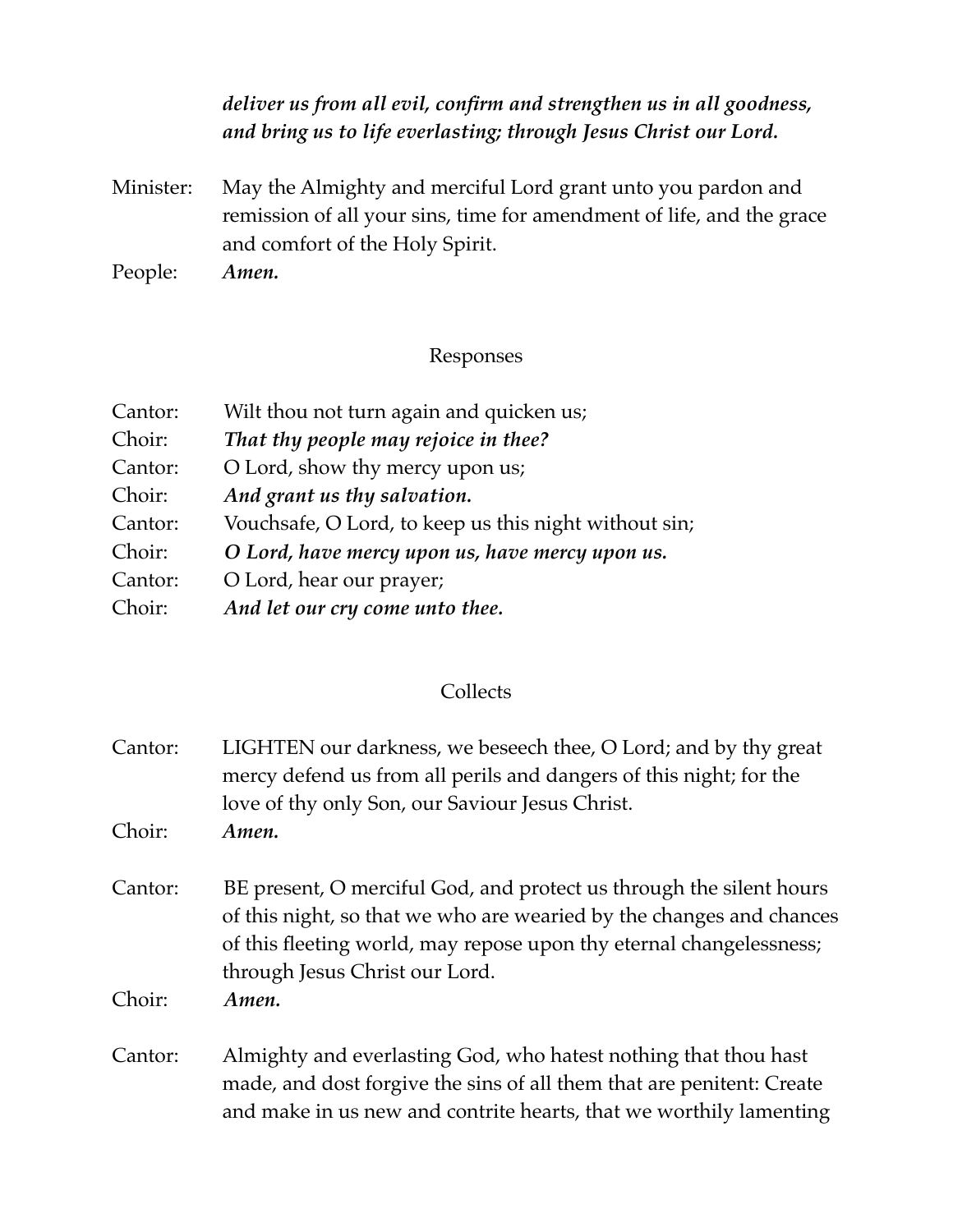our sins, and acknowledging our wretchedness, may obtain of thee, the God of all mercy, perfect remission and forgiveness; through Jesus Christ our Lord.

Choir: *Amen.* 

Anthem Svete Tikhi (O Gladsome Light) Roman Hurko, from *Vespers*

O gladsome light Of the Father Immortal And of the celestial Sacred and blessed Jesus, our Saviour! Now to the sunset Again hast thou brought us; And, seeing the evening twilight,

We hymn the Father, Son and Holy Spirit, God. For meet it is that at all times thou shouldst be praised by voices undefiled, O Son of God, who givest life: All the world doth praise thee.

#### Prayers

*Prayers offered for peace in Ukraine and in the world by the Minister.* 

#### Closing Responses

| Cantor: | We will lay us down in peace and take our rest;             |
|---------|-------------------------------------------------------------|
| Choir:  | For it is thou, Lord, only, that makest us dwell in safety. |
| Cantor: | The Lord be with you;                                       |
| Choir:  | And with thy spirit.                                        |
| Cantor: | Let us bless the Lord.                                      |
| Choir:  | Thanks be to God.                                           |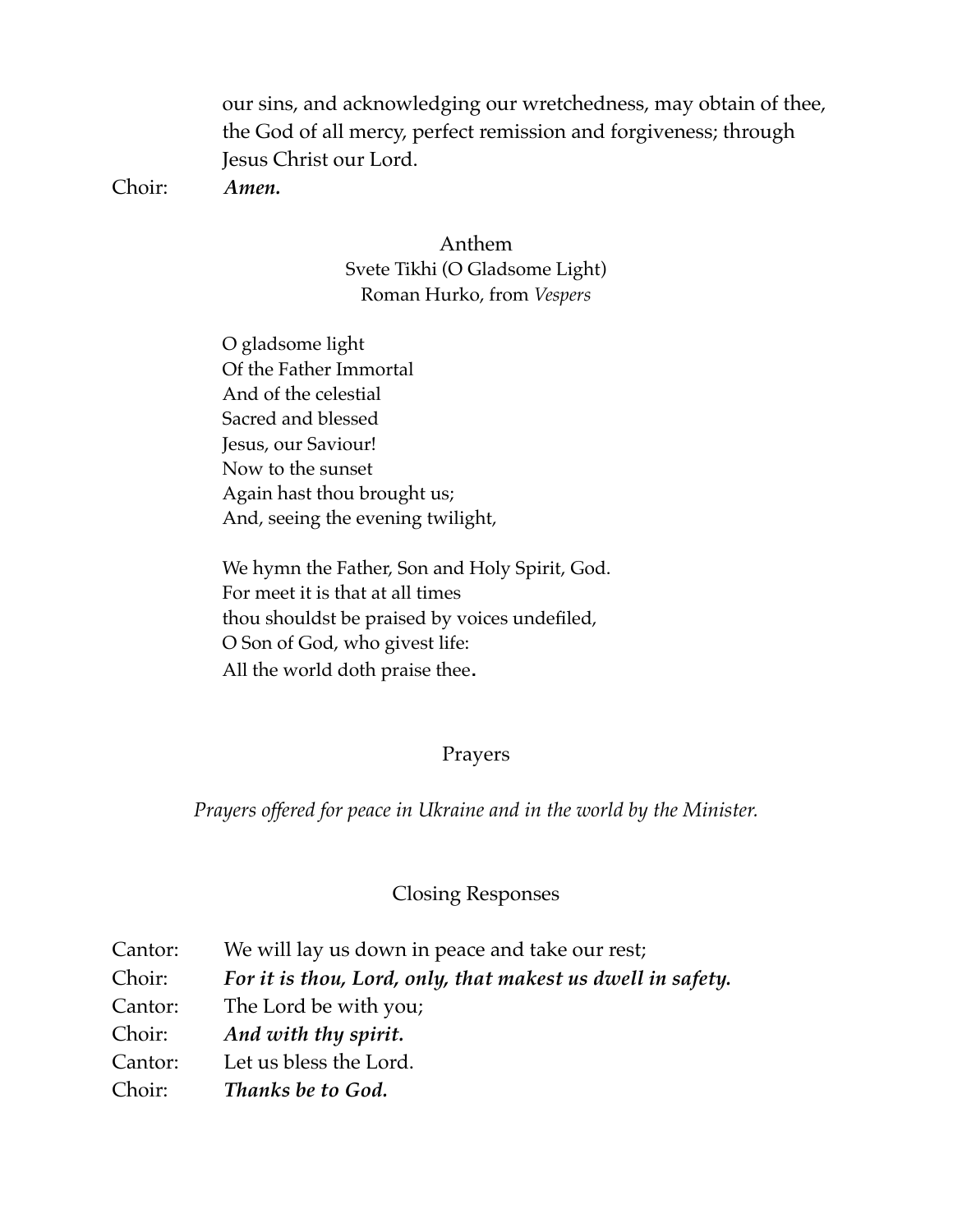## Hymn Christe qui lux es et dies IV - Robert White.

Christ, who art the light and day, You drive away the darkness of night, You are called the light of light, For you proclaim the blessed light.

We beseech you, Holy Lord, Protect us this night. Let us take our rest in you; Grant us a tranquil night.

Let our sleep be free from care; Let not the enemy snatch us away, Nor flesh conspire within him, And make us guilty in your sight.

Though our eyes be filled with sleep, Keep our hearts forever awake to you. May your right hand protect Your willing servants.

You who are our shield, behold; Restrain those that lie in wait. And guide your servants whom You have ransomed with your blood.

Remember us, O Lord, Who bear the burden of this mortal form; You who are the defender of the soul, Be near us, O Lord.

Glory be to God the Father, And to his only Son, With the Spirit, Comforter, Both now and evermore. Amen.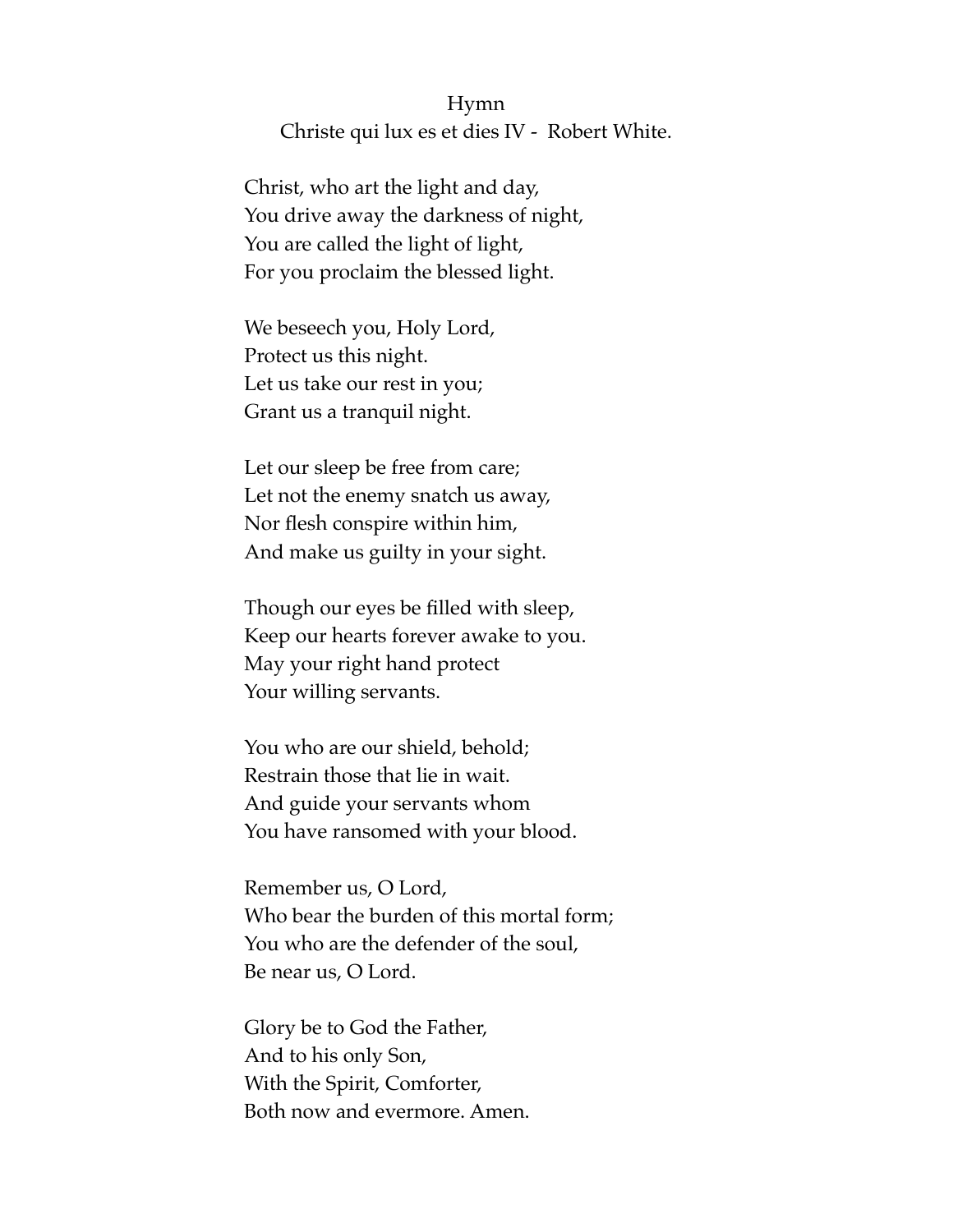# Blessing

- Minister: The Almighty and merciful Lord, the Father, the Son, and the Holy Ghost, bless and preserve us.
- People: *Amen.*

**Please exit the church in silence.**